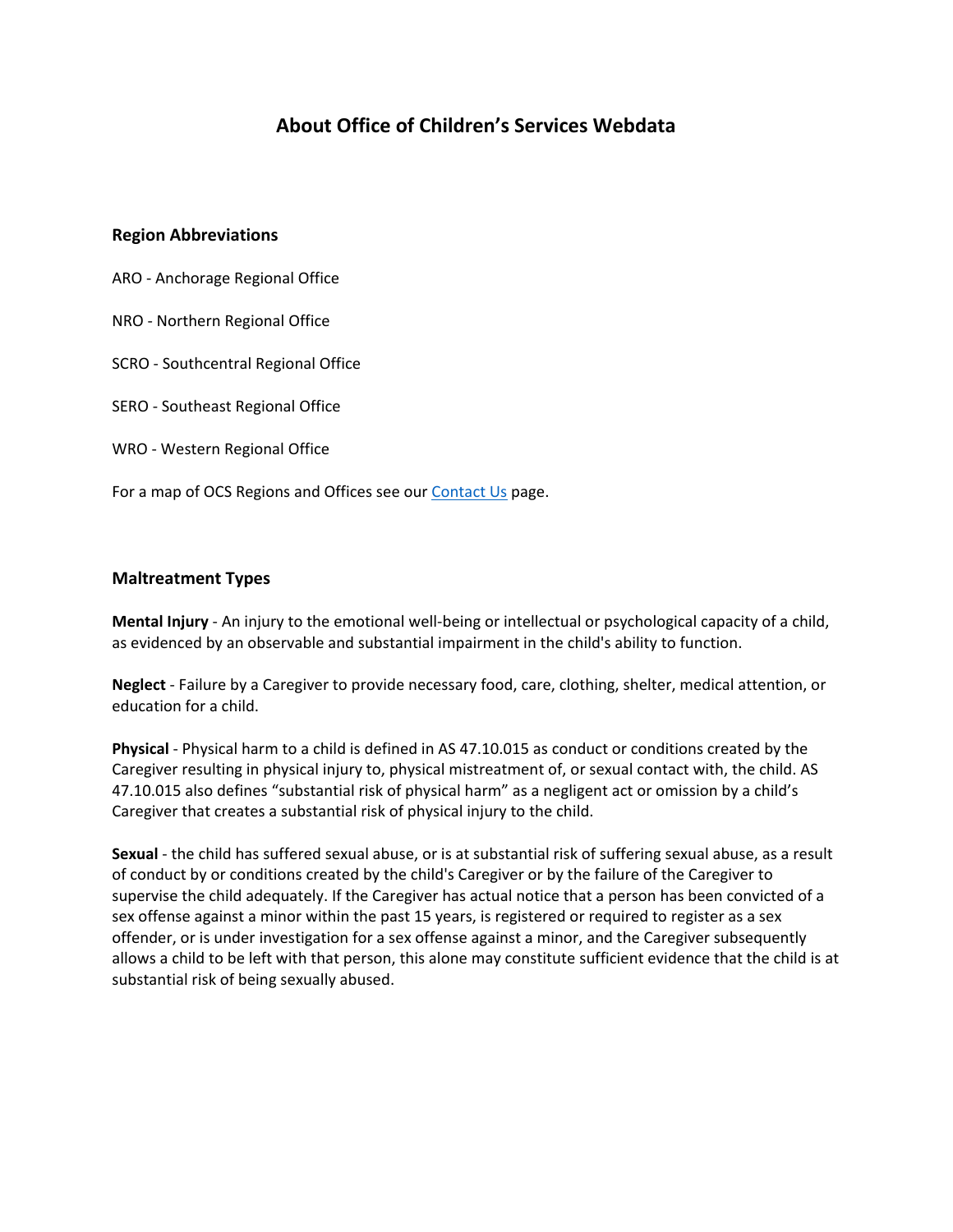# **OCS Field Definitions**

**Adoption** - Transfer of the legal relation of parent to a person not related to the child by birth, with the same mutual rights and obligations that existed between the child and his or her birth parents.

**Allegation** - Child abuse statements and/or descriptions by a reporter that consist of one Alleged Perpetrator, one Alleged Victim, and one of the four types of Maltreatment.

**Alleged Perpetrator** - An Initial Assessment participant alleged of maltreating an Alleged Victim.

**Alleged Victim** - Child about whom a report regarding Maltreatment has been made.

**Case** - A household unit included in one or more Initial Assessments.

**Day** - For purposes of Foster Care a day is midnight to midnight. This report counts a child as Out of Home on the day of Removal but not on the day of Discharge. Therefore, children discharged on the first day of the reporting period will not be included in counts for the start of that reporting period.

**Discharge** - The point in time when a child is no longer in Out of Home Care.

**Guardianship** - A person outside of the child's household fulfills some of the responsibilities of a legal parent while the courts or birthparents may continue to hold other legal responsibilities for the child. Guardianship is subject to ongoing supervision by the court and ends by court order or when the child reaches the age of majority. Guardianship may be used as an alternative to Adoption in some kinship care situations in which a child's relative is assuming a parental role but prefers not to adopt. Guardians may be entitled to the same benefits as Foster or Adoptive parents.

**Initial Assessment (IA)** - An evaluation of child safety completed for each screened in PSR. The IA process consists of gathering sufficient information (via face-to-face interviews with the alleged victim, family members and collateral contacts) to determine if a child is safe or unsafe and determining the finding for each allegation (Substantiated or Not Substantiated). A determination is also made as to whether the children and/or other persons involved in the report of alleged maltreatment are in need of services. An IA may include multiple PSRs.

**Maltreatment** - An act or omission that results in circumstances in which there is reasonable cause to suspect that a child may be a child in need of aid, as described in Alaska Statute 47.10.011; an injury and/or damage to a child's physical or mental well-being. Alaska divides maltreatment into four types: Mental Injury, Neglect, Physical, or Sexual. Please refer to next page for elaboration on each type.

**Native Child** - Any mention of Alaska Native or American Indian race.

**Office of Children's Services (OCS)** - A division of Alaska's Department of Health and Social Services.

**ORCA** - Online Resources for the Children of Alaska, OCS's main database.

**Out-of-Home Placement (OOH or OOHP) / Removal** - Placing the child in the physical care of someone other than the child's Caregiver. Removal may include situations in which the child is living in the same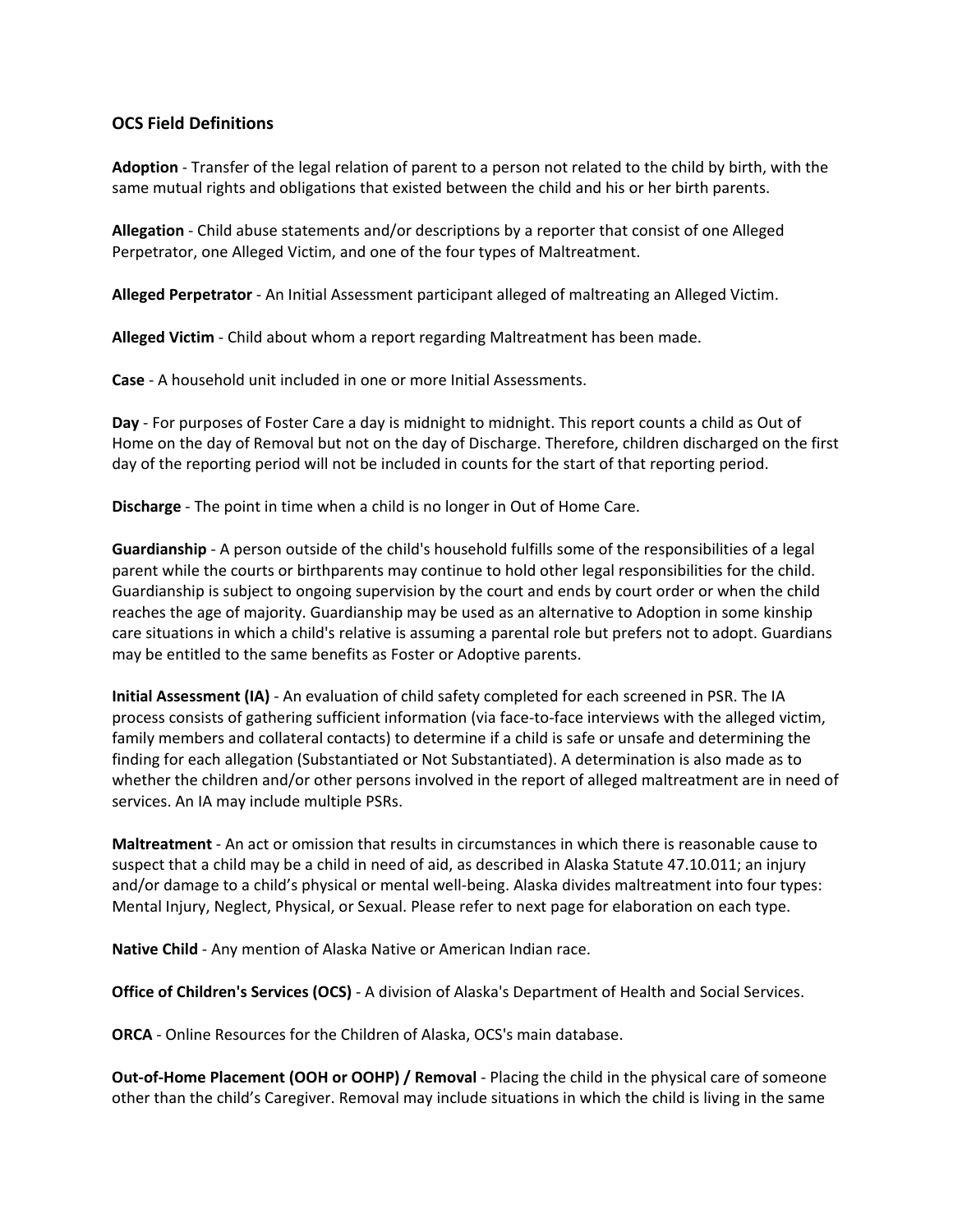residence as the Caregiver, but the Caregiver's ability to exercise physical care and control of the child. Only includes children who remained out of home for at least one night.

**Placement** - The physical setting in which a child resides after Removal; that is, the resultant Foster Care setting. A new Placement setting results when the Foster Care setting changes, for example, when a child moves from one Foster family home to another or to a Group Home or Institution.

**Protective Service Report (PSR)** - A report of child Maltreatment. A PSR may contain multiple Allegations, each of which consists of one Alleged Victim/Alleged Perpetrator/Maltreatment combination.

**Region, as used in this Allegation and Maltreatment report** - One of five areas of Alaska, based on the office of the OCS intake worker assigned at time of supervisory acceptance of the PSR screening decision.

**Removal** - The physical act of a child being taken from his or her normal place of residence, by court order or a voluntary placement agreement, and placed in a substitute care setting, or the removal of Custody from the parent or relative Guardian pursuant to a court order or voluntary placement agreement which permits the child to remain in a substitute care setting.

**Reporting Period** - Complete month or calendar year, as specified in the report. Owing to Unique Counts, data reported on a monthly basis will not necessarily sum to annual figures.

**Screened In / Screened Out** - A decision as to whether the reporter's concerns within a PSR constitute a potential threat to child safety. If so, the PSR is Screened In and an Initial Assessment is completed. If not, the PSR is Screened Out and the Case is closed with no further action.

**Unique Count** - An unduplicated count within the Reporting Period; that is, each person, ID, or combination of person or ID with other factors is counted only once regardless of the number of times represented within the reported group during the Reporting Period. For example, an Alleged Victim of multiple instances of Neglect in the Anchorage region will be counted once in that Maltreatment type and region, though the same Alleged Victim may be counted again for other types of Maltreatment, or in other Regions. An Alleged Victim-Maltreatment-Region combination counted in multiple monthly reporting periods within a calendar year will be counted only once for that combination in a report based on calendar year.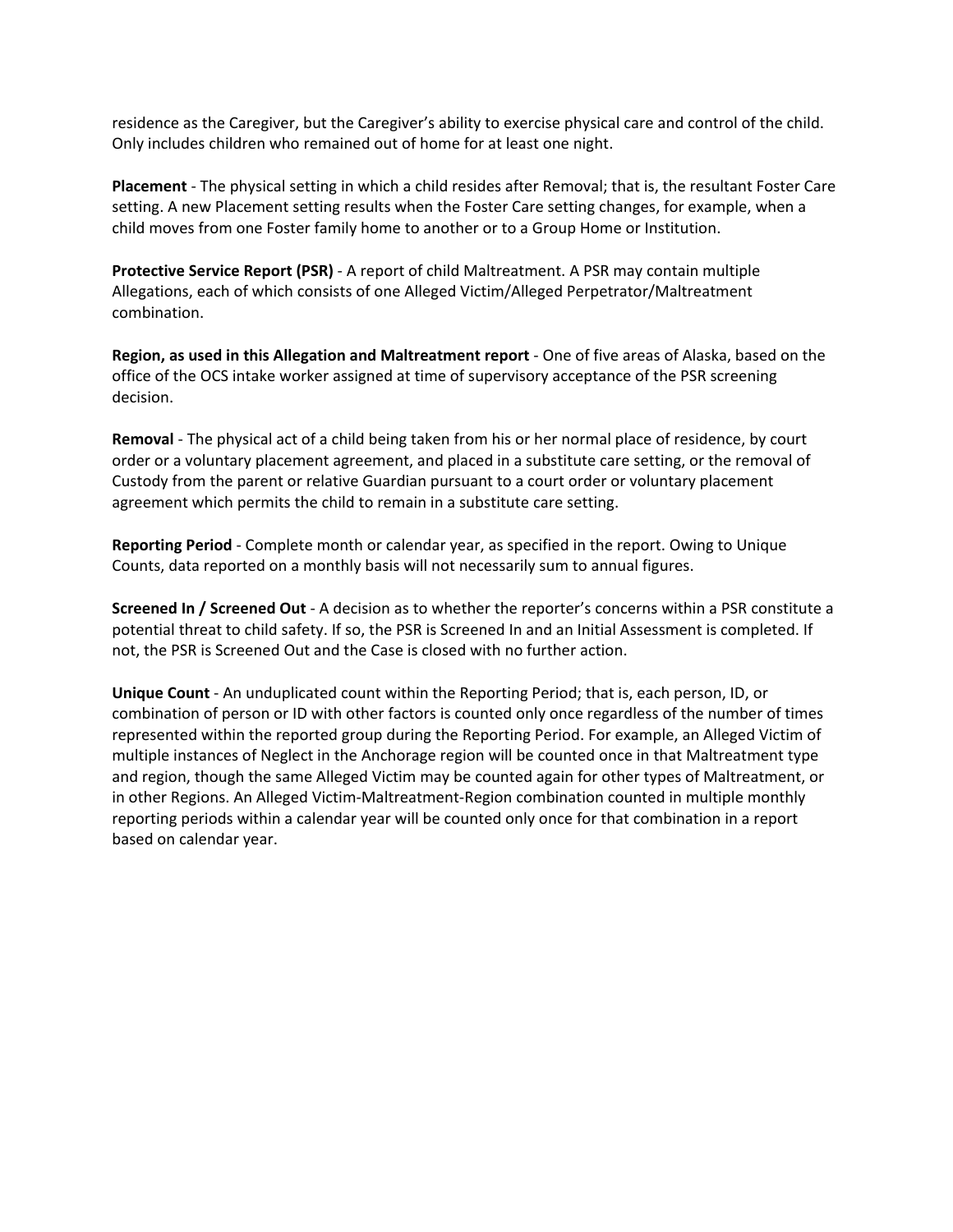# **OCS Protective Service Report Webdata** (Reports of Harm)

OCS web reports summarize statistics for child Protective Service Reports (PSR) received by Alaska's Office of Children's Services (OCS), including their screening status and the demographics of alleged child victims and alleged perpetrators. PSRs are documented reports of alleged maltreatment to children.

To protect the privacy of individuals in low-count groups, screening status regional breakouts are not included for monthly reporting periods.

For this report time periods are assigned based on administrative acceptance of PSR screening decisions. Allegations of maltreatment are required to be screened-in or screened-out within seven days of PSR receipt.

Each PSR may report multiple alleged occurrences of maltreatment. Each allegation within a PSR matches one victim to one perpetrator for one maltreatment type.

Counts of alleged victims and alleged perpetrators are unique; that is, alleged victims or alleged perpetrators are counted only once per maltreatment per region per period. Individuals counted as screened in are not duplicated in screen out counts. However, some individuals may be duplicated between maltreatment types or between regions. Therefore, regional demographic counts may not add to Alaska totals.

Counts of Initial Assessments (IA) are also presented here, although many will not yet be finalized for recent periods. An IA may include multiple PSRs during the reporting period, which may be from different regions. Additionally, cases may have multiple PSRs and/or IAs during the reporting period. Therefore, regional IA and case counts may not add to Alaska totals.

Age calculations are based on the time of Protective Service Report screening acceptance. Where multiple reports were received the earliest report of maltreatment is used for age calculation. Ages are grouped in three-year increments to protect the privacy of individuals in low-count groups.

Native Status is determined by reported race of either Alaskan Native or Native American.

Subsequent reports covering the same reporting periods will contain updated statistics.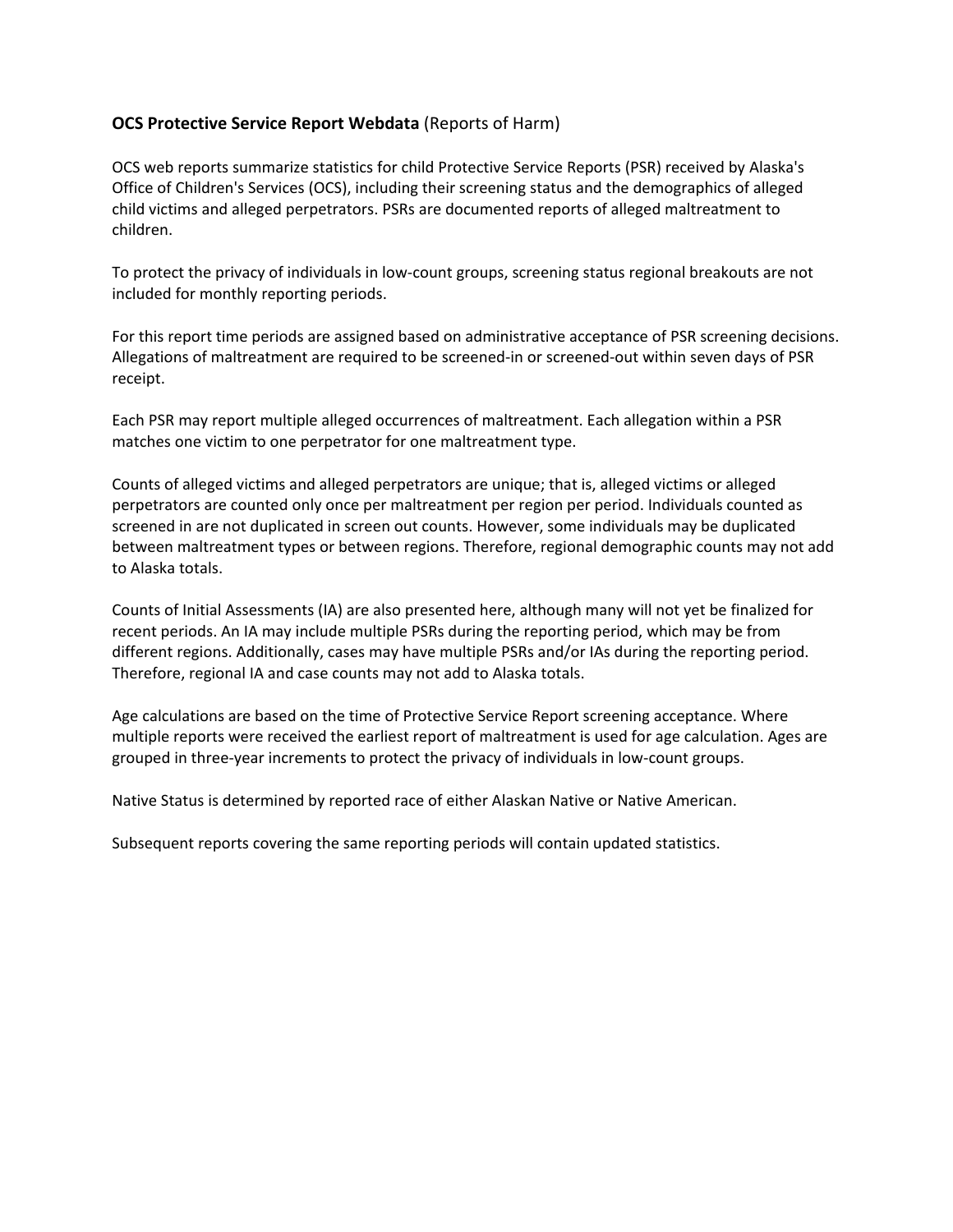## **OCS Initial Assessment Webdata**

OCS web reports summarize statistics for child Protective Service Reports (PSR) received by Alaska's Office of Children's Services (OCS), including their screening status and the demographics of alleged child victims and alleged perpetrators. PSRs are documented reports of alleged maltreatment to children.

To protect the privacy of individuals in low-count groups, screening status regional breakouts are not included for monthly reporting periods.

For this report time periods are assigned based on administrative acceptance of PSR screening decisions. Allegations of maltreatment are required to be screened-in or screened-out within seven days of PSR receipt.

Each PSR may report multiple alleged occurrences of maltreatment. Each allegation within a PSR matches one victim to one perpetrator for one maltreatment type.

Counts of alleged victims and alleged perpetrators are unique; that is, alleged victims or alleged perpetrators are counted only once per maltreatment per region per period. Individuals counted as screened in are not duplicated in screen out counts. However, some individuals may be duplicated between maltreatment types or between regions. Therefore, regional demographic counts may not add to Alaska totals.

Counts of Initial Assessments (IA) are also presented here, although many will not yet be finalized for recent periods. An IA may include multiple PSRs during the reporting period, which may be from different regions. Additionally, cases may have multiple PSRs and/or IAs during the reporting period. Therefore, regional IA and case counts may not add to Alaska totals.

Age calculations are based on the time of Protective Service Report screening acceptance. Where multiple reports were received the earliest report of maltreatment is used for age calculation. Ages are grouped in three-year increments to protect the privacy of individuals in low-count groups.

Native Status is determined by reported race of either Alaskan Native or Native American.

Subsequent reports covering the same reporting periods will contain updated statistics.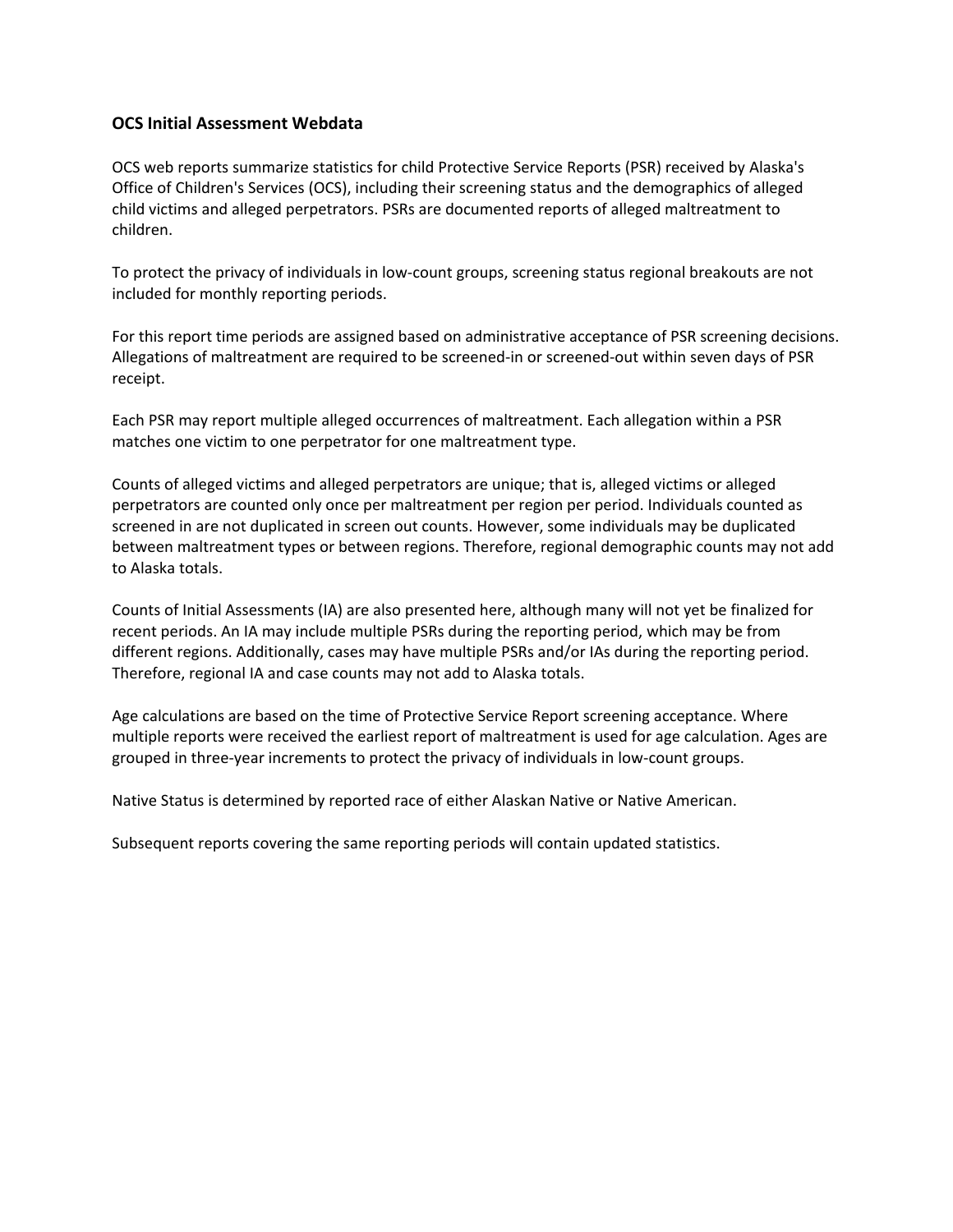## **OCS Out-of-Home Children Webdata**

OCS web reports summarize statistics for children who were in Alaska's Office of Children's Services (OCS) Out of Home (OOH) removals during all or part of each period being reported.

Removal for OOH placement is the last option considered when reasonable efforts to protect a child in his or her own home have been exhausted by OCS. The first preference considered in all out-of-home placements for a child or youth is a relative's home. When it is not possible to place a child with a relative it is necessary to place the child in a licensed foster home. Residential care facilities may offer short-term emergency shelter as well as more long-term residential treatment.

"Unique count" indicates that each child (or case, for case counts) is counted only once per reported category. However, some out of home individuals may have moved between regions during the reporting period. Therefore, regional demographic counts may not add to statewide Alaska totals.

Children removed on the first day of reporting period are included in counts for OOH on the first day of the period. Children discharged on the last day of reporting period are included in counts and demographics for OOH on the last day of the period. Therefore, last day counts will not equal the sum of first day counts plus removals and minus discharges during the period.

Child age is calculated based on discharge date if the child was discharged during the reporting period, otherwise child age calculation is based on the end of the reporting period.

Native Status is determined by reported race of either Alaskan Native or Native American.

To protect the privacy of individuals in low-count groups, regional breakouts are not included for monthly reports and for some yearly summary tables.

Subsequent reports covering the same reporting periods will contain updated statistics.

#### **OCS Out-of-Home Discharge Reasons**

**Adoption** - Termination of all legal relationships between the adopted person and the natural parents and other relatives of the adopted person, so that the adopted person thereafter is a stranger to the former relatives for all purposes; to create the relationship of parent and child between petitioner and the adopted person, as if the adopted person were a legitimate blood descendant of the petitioner, for all purposes.

**Child Aged Out** - Child between 18-21 exited OCS custody based on their age. Child may enter an independent living arrangement. .

**Custody Released to Relative** - Legal responsibility for care and maintenance of a child has been transferred to a relative of the child.

**Death of Child** - The child has died, not necessarily as a result of maltreatment.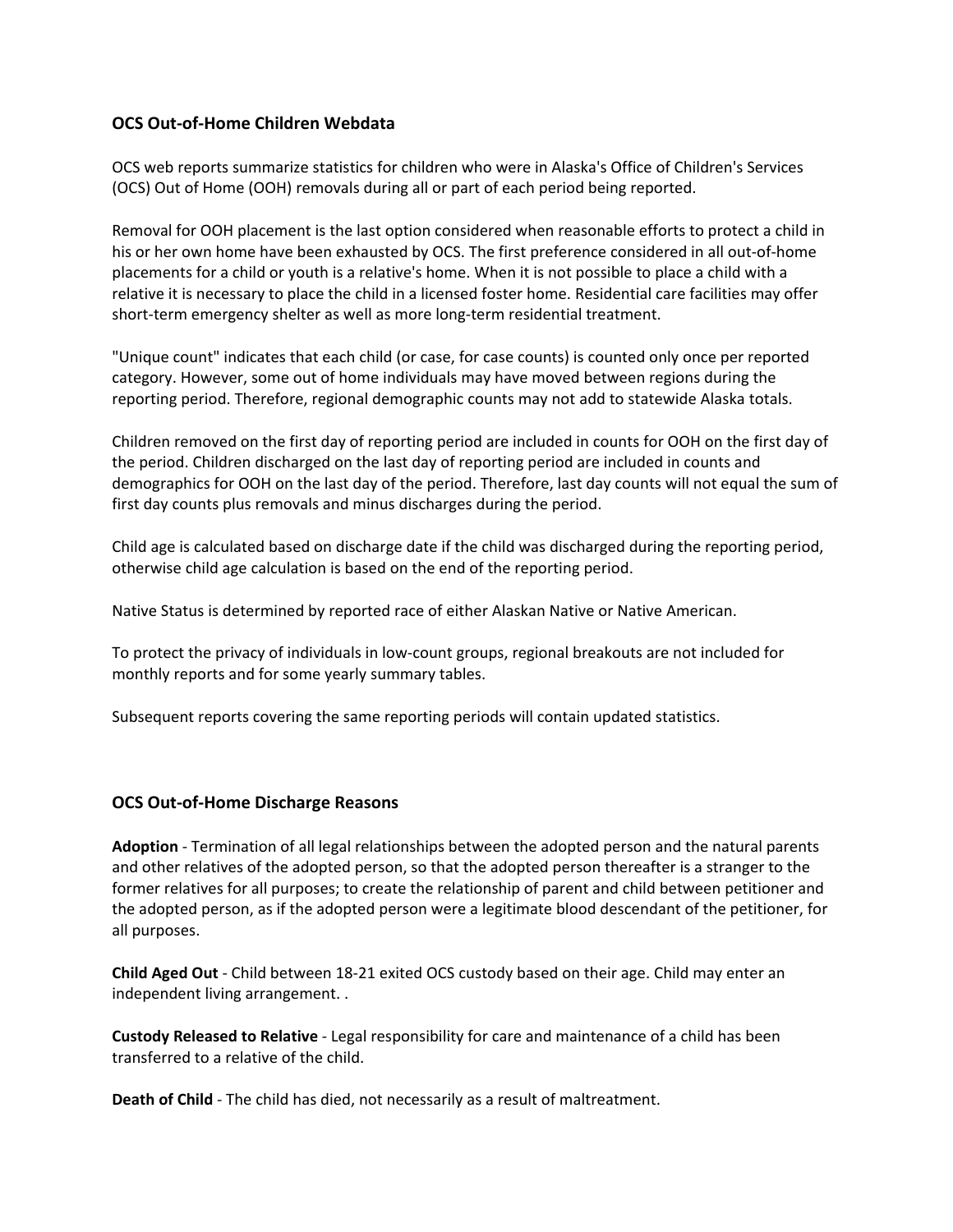**Guardianship** - A person outside of the child's household fulfills some of the responsibilities of a legal parent while the courts or birthparents may continue to hold other legal responsibilities for the child. Guardianship is subject to ongoing supervision by the court and ends by court order or when the child reaches the age of majority. Guardianship may be used as an alternative to Adoption in some kinship care situations in which a child's relative is assuming a parental role but prefers not to adopt. Guardians may be entitled to the same benefits as Foster or Adoptive parents.

**Reunification** - Discharge from Out of Home Placement to reunite child and family.

**THV Expired - Custody Retained** - A trial home visit exceeded six months or a time period ordered by a court. If a trial home visit exceeds this time limit, or if a child is placed at home and custody lapses and the child is placed in out-of-home care again, it is considered a second removal from home.

**Transfer to another Agency** - Transfer of child Legal responsibility for care and maintenance of a child to a tribe or other non-OCS entity.

**Transfer to DJJ** - Transfer of Legal responsibility for care and maintenance of a child to Alaska's Department of Juvenile Justice, an agency is in the same Department as OCS. DJJ has a different database of record, but OCS is responsible for paying Foster Care for these children.

**Tribe Assumed Jurisdiction** - Legal responsibility for care and maintenance of a child was transferred to a Native tribe.

# **OCS Out-of-Home Placement Settings**

**Foster Home** - An OCS approved home in which an adult head of the household provides 24-hour care on a continuing basis to one or more children who are apart from their principal Caregiver. The adult may be a Relative or Non-Relative. Non-relative Foster Homes must be licensed by OCS.

**Group Home** - A home that cares for more than three, but no more than eight, children unrelated to the Foster parent.

**Institution** - A child care facility operated by a public or private agency and providing 24-hour care and/or treatment for children who require separation from their own homes and group living experience. These facilities may include: child care institutions, residential treatment facilities, maternity homes, nursing homes, hospitals, etc.

**Missing Documentation** - A placement was ended but insufficient information was entered into ORCA to determine subsequent placement setting.

**Pending Discharge** - Foster Care placement has ended for reasons such as Adoption, Guardianship, Aging-Out, Emancipation, Death of Child, or other reason to release State legal responsibility for care and maintenance of a child, but Discharge paperwork had not been completed at the end of the Reporting Period.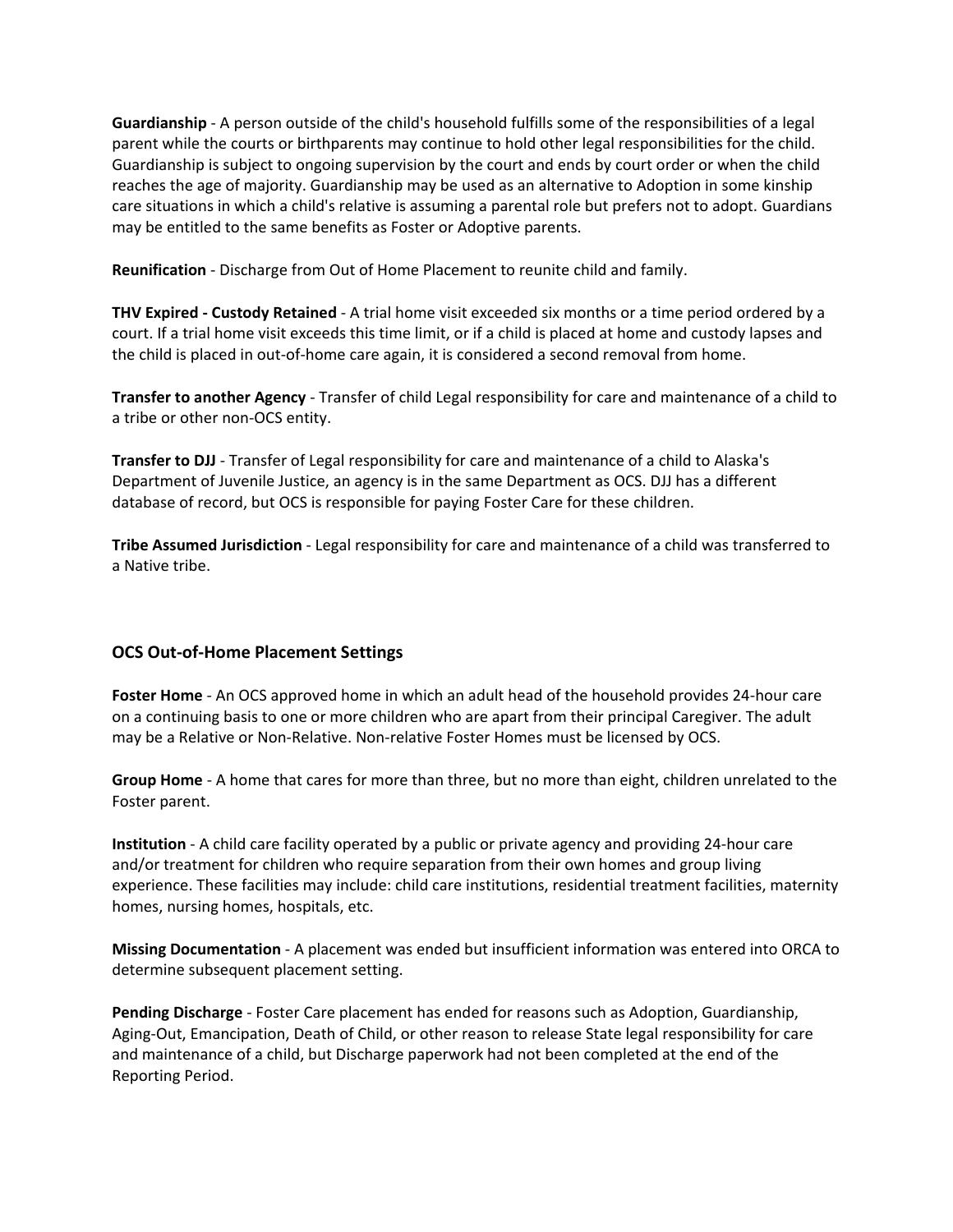**Pre-Adoptive** - A home in which a child is placed with a family with the understanding that the family plans to adopt the child.

**Runaway** - A child who left the Provider he/she was placed with, whose whereabouts are either currently unknown or who is staying in an unapproved setting, and for whom the State retains legal responsibility for care and maintenance of a child.

**Supervised Independent Living** - A type of voluntary extended Foster Care placement where young adults can live on their own, while still getting casework and support services to help them become independent and self-sufficient.

**Trial Home Visit (THV)** - The child has been in a Foster Care placement, but, under continuing OCS supervision, is returned to the child's principal Caregiver for a limited period of time. If the THV is successful legal responsibility for care and maintenance of a child may be returned to the principal Caregiver.

## **OCS Licensed Facilities Webdata**

OCS web reports summarize statistics for placement providers which were licensed by OCS during all or part of each period being reported.

Licensed Facility or Home counts are total number of unique licensed facilities or homes during the reporting period.

Region assignment is based on OCS Region designations and the Zip Code of the facility or home's physical address.

Non-child specific refers to licenses not issued only for specific children.

Bed capacities are as of the end of the reporting period and do not include children discharged on the last day of the period. ORCA does not have functionality to maintain history for capacity; therefore, capacity will update for all periods simultaneously.

Definition of ICWA, as used in this report – Provider has been documented as meeting requirements of the federal Indian Child Welfare Act (ICWA), a law that seeks to keep American Indian children with American Indian families. This is extended to include non-Indian Native children. ORCA does not have functionality to maintain history for this status; therefore, status will update for all periods simultaneously.

The Division of Juvenile Justice may place delinquent youth in foster and group homes or residential facilities that have been licensed by the Office of Children's Services.

Data-entry lag may cause decreased accuracy for more recent time periods. Subsequent reports covering the same reporting periods will contain updated statistics.